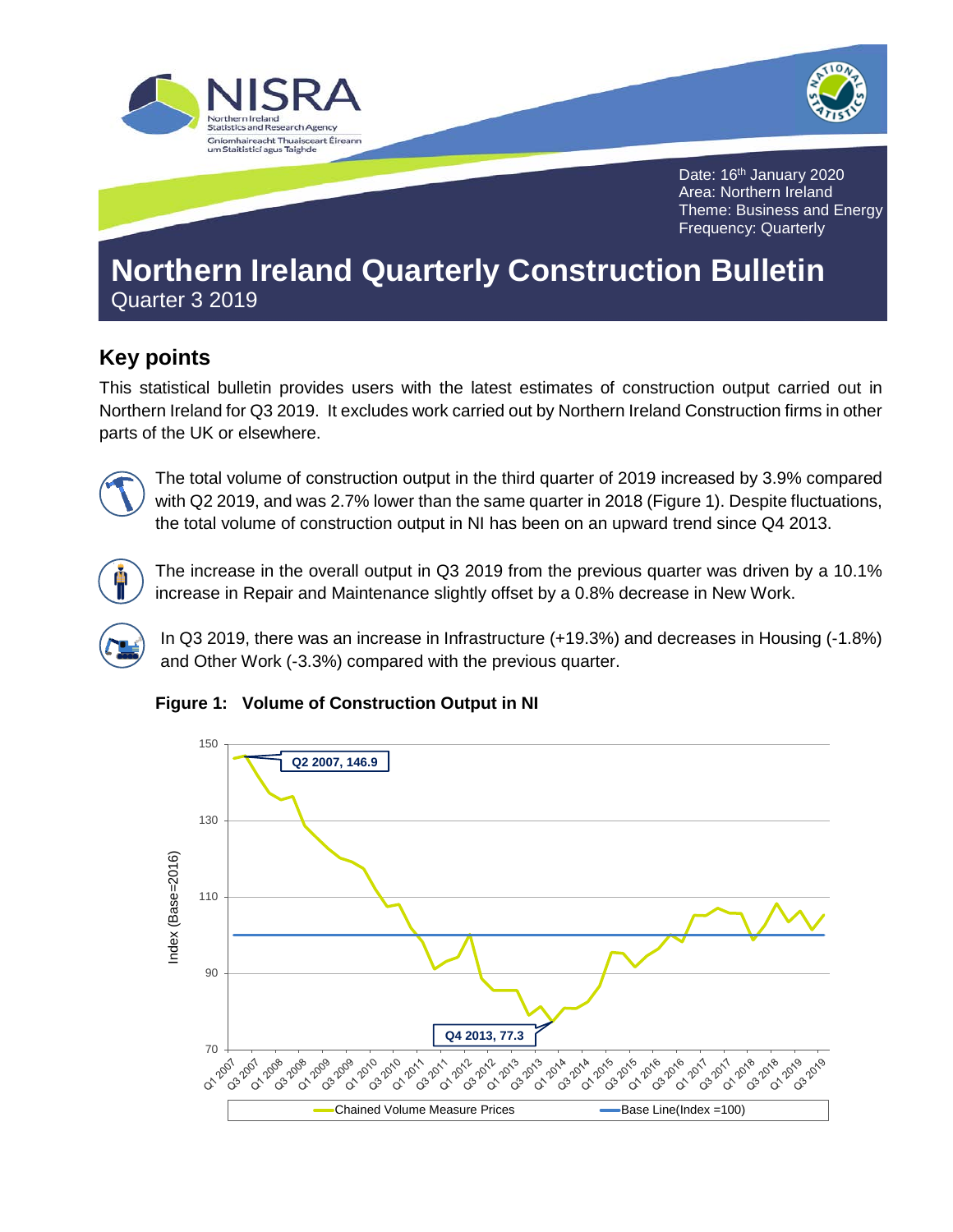# **Contents**

| 1              | Infographic                        | 3  |
|----------------|------------------------------------|----|
| 2 <sup>2</sup> | <b>Introduction</b>                | 4  |
| 3              | <b>Context</b>                     | 5  |
| 4              | <b>Construction Output Summary</b> | 6  |
| 5              | <b>Survey Response</b>             | 14 |
| 6              | <b>Construction Output Tables</b>  | 14 |
| $\overline{7}$ | <b>Further Information</b>         | 15 |

# **National Statistics**

National Statistics status means that official statistics meet the highest standards of trustworthiness, quality and public value, and it is our responsibility to maintain compliance with these standards.

The United Kingdom Statistics Authority has designated these statistics as National Statistics following a full [assessment](https://www.statisticsauthority.gov.uk/publication/statistics-on-output-in-the-construction-industry-in-northern-ireland/) in March 2012. The [assessment](https://www.statisticsauthority.gov.uk/publication/statistics-on-output-in-the-construction-industry-in-northern-ireland/) was undertaken in accordance with the Statistics and Registration Service Act 2007 and signifying compliance with the [Code of Practice for Official Statistics.](https://www.statisticsauthority.gov.uk/code-of-practice/the-code/)



It is NISRA's responsibility to maintain compliance with the standards expected of National Statistics. If we become concerned about whether these statistics are still meeting the appropriate standards, we will discuss any concerns with the Authority promptly. National Statistics status can be removed at any point when the highest standards are not maintained, and reinstated when standards are restored.

Since the assessment by the UK Statistics Authority, we have continued to comply with the Code of Practice for Statistics, and have made the following improvements:

- Removed pre-release access to enhance trustworthiness, with the view to bring the publication date forward.
- Transferred data to an improved case management system (Integrated Business Survey System).
- Made improvements to the data collection process to standardise with other business surveys and ensure best practice is followed.
- Reduced business burden by offering the option of online data returns.

# **Publication Schedule**

| <b>Quarter</b> | <b>Publication Date</b> |
|----------------|-------------------------|
| 2019 Quarter 4 | 9 April 2020            |
| 2020 Quarter 1 | 16 July 2020            |
| 2020 Quarter 2 | 8 October 2020          |
| 2020 Quarter 3 | 14 January 2021         |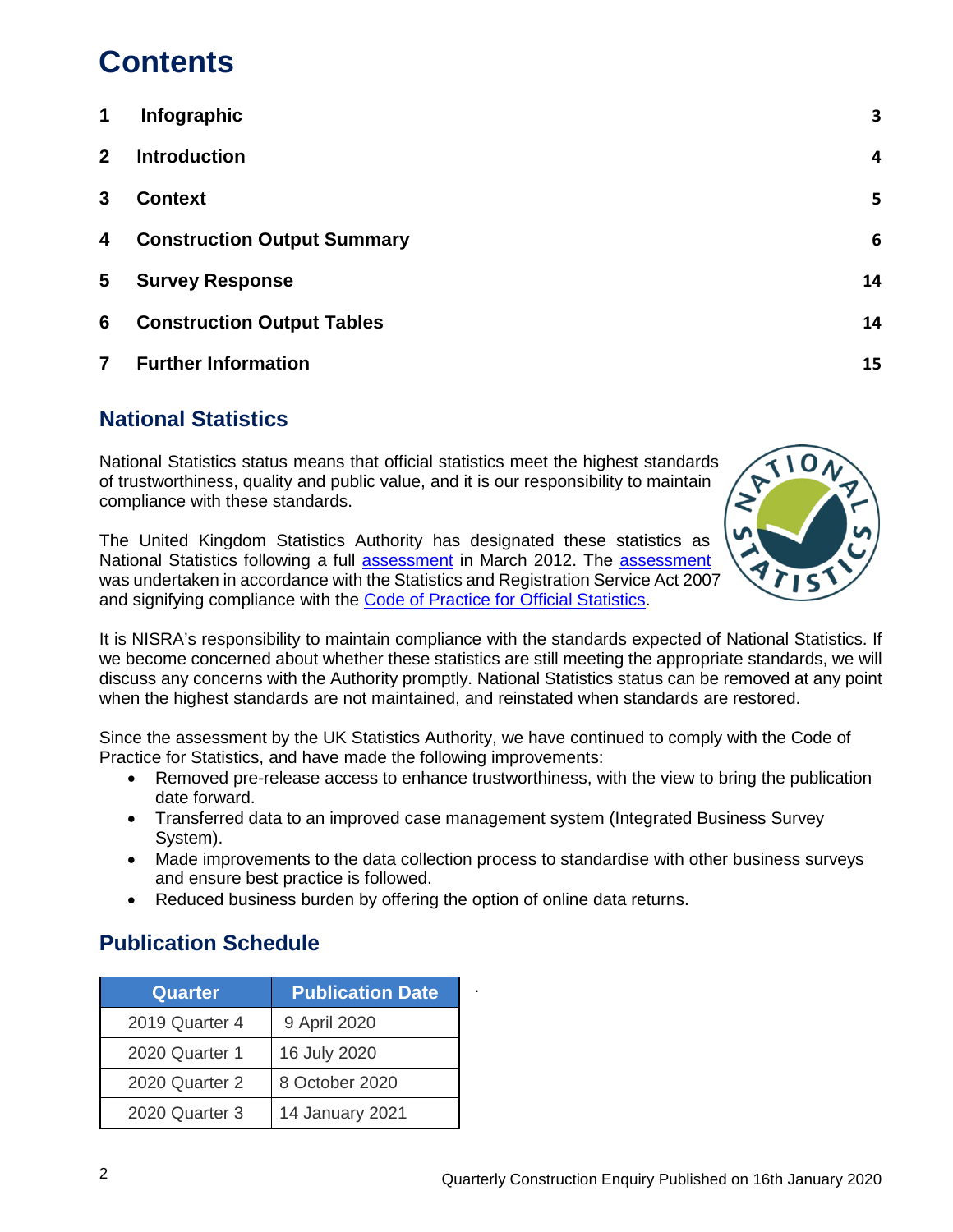# **Quarterly Construction Enquiry 2019 Quarter 3 Infographic**

# **2019 Quarter 3 Compared with 2019 Quarter 2 – Variables <b>Converts Construction**

### $\pi\pi\tau$ ↓ ↑ **3.9%**  $10.1%$ 0.8% **IN OUTPUT THIS QUARTER COMPARED TO NEW WORK LAST LAST REPAIR AND LAST QUARTER MAINTENANCE** 1.8% 19.3% **HOUSING INFRASTRUCTURE**  3.3% - **Main Sectors - Sub-Sectors OTHER WORK**



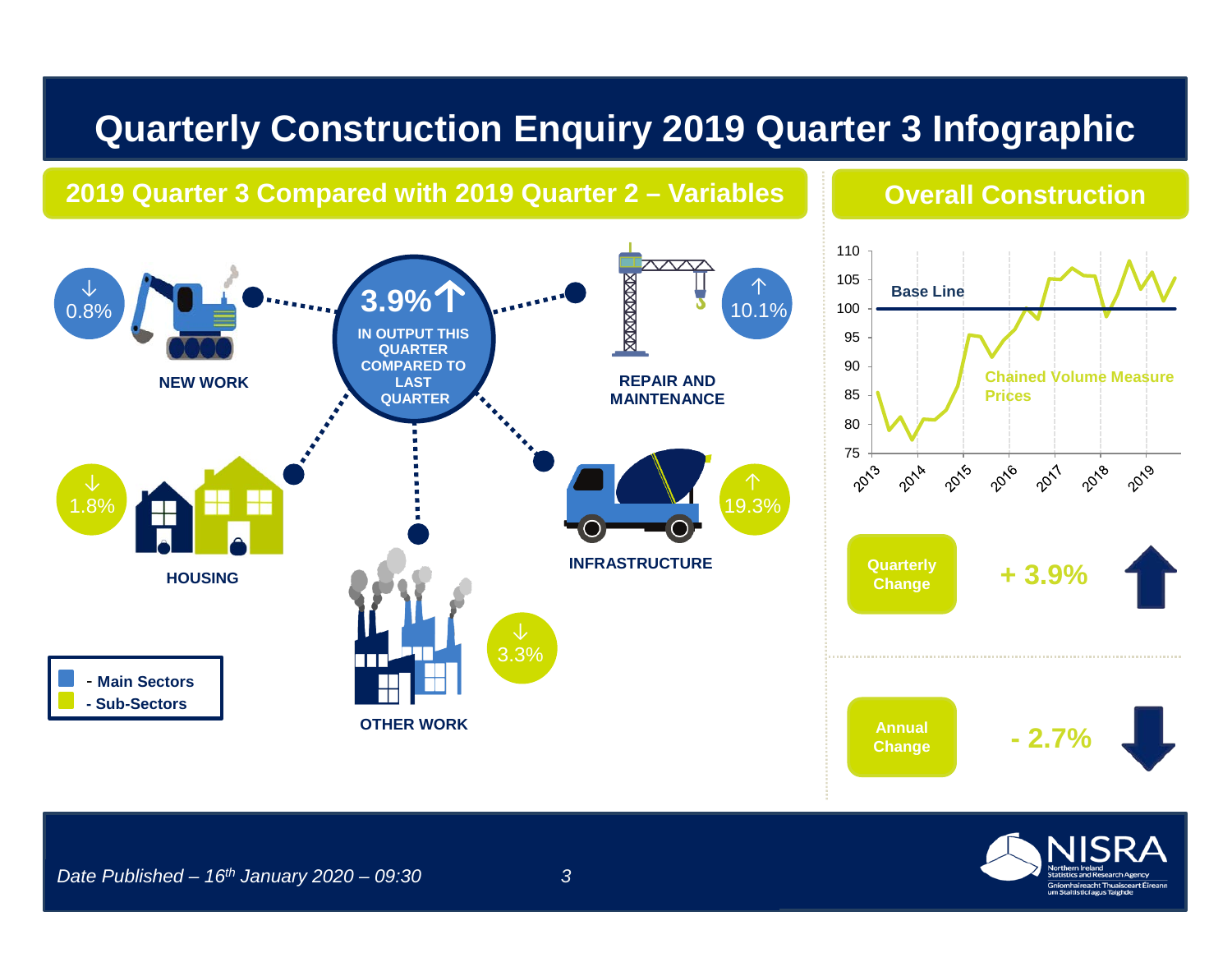# <span id="page-3-0"></span>**2 Introduction**

The Construction Output Statistics published in the Northern Ireland Construction Bulletin are intended to provide a general measure of quarterly and annual changes in the volume and value of construction output in Northern Ireland. These figures are produced from the Northern Ireland Quarterly Construction Enquiry (QCE) which is a statutory survey of construction firms operating in Northern Ireland, collected under the **Statistics of Trade and Employment (Northern Ireland) Order 1988**. Each quarter, a sample of approximately 750 construction firms are asked to provide details of the value of construction activity they have undertaken in a specified period. The survey also covers public sector organisations (for example, the [DfI Roads\)](https://www.infrastructure-ni.gov.uk/transportni-overview-0) undertaking their own construction activity.

The Construction Output estimates are published as [Chained Volume Measures.](http://www.ons.gov.uk/ons/rel/elmr/economic-trends--discontinued-/no--630--may-2006/methodological-note--annual-chain-linking.pdf) Chained Volume Measures show volume trends in construction output over time by removing inflationary price effects.

### **Main uses of Construction Output Statistics**

The Construction Output statistics are used by National Accounts in the calculation of the output measure of UK Gross Domestic Product (GDP) and also by the [Northern Ireland Composite Economic Index](https://www.nisra.gov.uk/statistics/economic-output-statistics/ni-composite-economic-index)  [\(NICEI\)](https://www.nisra.gov.uk/statistics/economic-output-statistics/ni-composite-economic-index) in the calculation of the Economic Output of the Northern Ireland Economy. The results are used by Northern Ireland Government Departments, Economists, Construction Industry Analysts and Academics to understand the state of the construction sector and the broader economy in Northern Ireland. [A summary of the main usage](https://www.nisra.gov.uk/publications/construction-output-statistics-feedback) of Northern Ireland Construction Output Statistics is also available.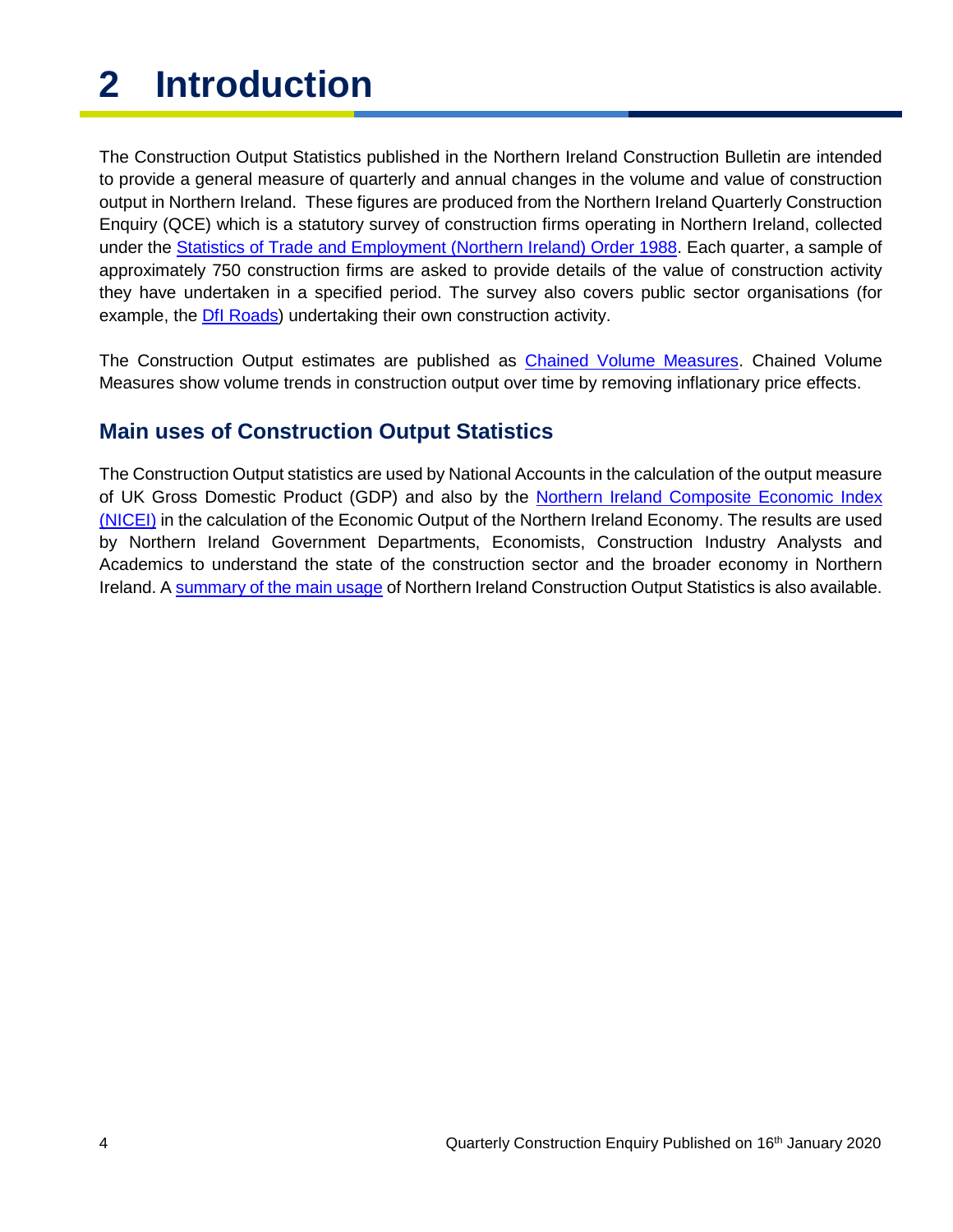# <span id="page-4-0"></span>**3 Context**

The latest regional [Gross Value Added \(GVA\) data for Northern Ireland](http://www.ons.gov.uk/economy/grossvalueaddedgva) indicates that the construction industry was estimated to account for 6.7% of regional GVA in 2018. Consequently, the construction industry is considered to be an important element of the Northern Ireland economy and this explains why there is so much interest in the construction output statistics.

### **Other Key Economic Indicators and the Wider Economy**

The Construction Output Statistics are one of a number of economic indicators which provide an overview of the Northern Ireland Economy. Information on other key Northern Ireland economic indicators can be found below. Together they provide users with a comprehensive account of how the Northern Ireland Economy is performing across a range of indicators. Figures on the [Northern Ireland Labour Market](https://www.nisra.gov.uk/statistics/nisra-economic-and-labour-market-statistics-elms/economic-overview) are published monthly.

Other key economic indicators measuring the performance of the Northern Ireland economy exist for the Production and Service sectors. The *Index of Production* (IoP) and the *Index of Services* (IoS) are derived from separate surveys of businesses in the production and service sectors. The IoP and the IoS are published quarterly.

The [Northern Ireland Composite Economic Index \(NICEI\)](https://www.nisra.gov.uk/statistics/economic-output-statistics/ni-composite-economic-index) has been developed using data from existing quarterly indices of output from the Production, Services and Construction sectors. These sources have been combined (on the basis of industry share of GVA) with Agricultural output data and employee jobs data for the public sector to provide a seasonally adjusted and deflated measure of change in economic activity.

The Department for the Economy (DfE) also produces an [Economic Commentary](https://www.economy-ni.gov.uk/publications/dfe-economic-commentary) which provides an overview of the state of the Northern Ireland economy, setting it in context with the UK and the Republic of Ireland.

### **Other Information**

Additional information relating to the [construction sector in Northern Ireland](https://www.nisra.gov.uk/statistics/economic-output-statistics/construction-output-statisticshttps:/www.nisra.gov.uk/statistics/economic-output-statistics/construction-output-statistics) can be found online, this includes provision of information related to the following:

- **Type of construction firms operating in Northern Ireland;**
- Number of people employed in the construction industry in Northern Ireland;
- Average earnings in the construction industry in Northern Ireland; *and*
- **-** Reported accidents in the construction industry in Northern Ireland.

Additional Background Notes for this publication, including definitions, the methodology used, revisions to previous published data and information on data quality, can be found within the [methodology section](https://www.nisra.gov.uk/publications/construction-output-statistics-methodology) online.

Similar statistics on [Construction Output for Great Britain](http://www.ons.gov.uk/atoz?query=output+in+the+construction+industry) are published by the Office for National Statistics, noting that in 2019, the Great Britain Construction publication was [re-designated as National](https://www.statisticsauthority.gov.uk/correspondence/national-statistics-confirmation-ons-construction-statistics/#_ftn2)  [Statistics.](https://www.statisticsauthority.gov.uk/correspondence/national-statistics-confirmation-ons-construction-statistics/#_ftn2)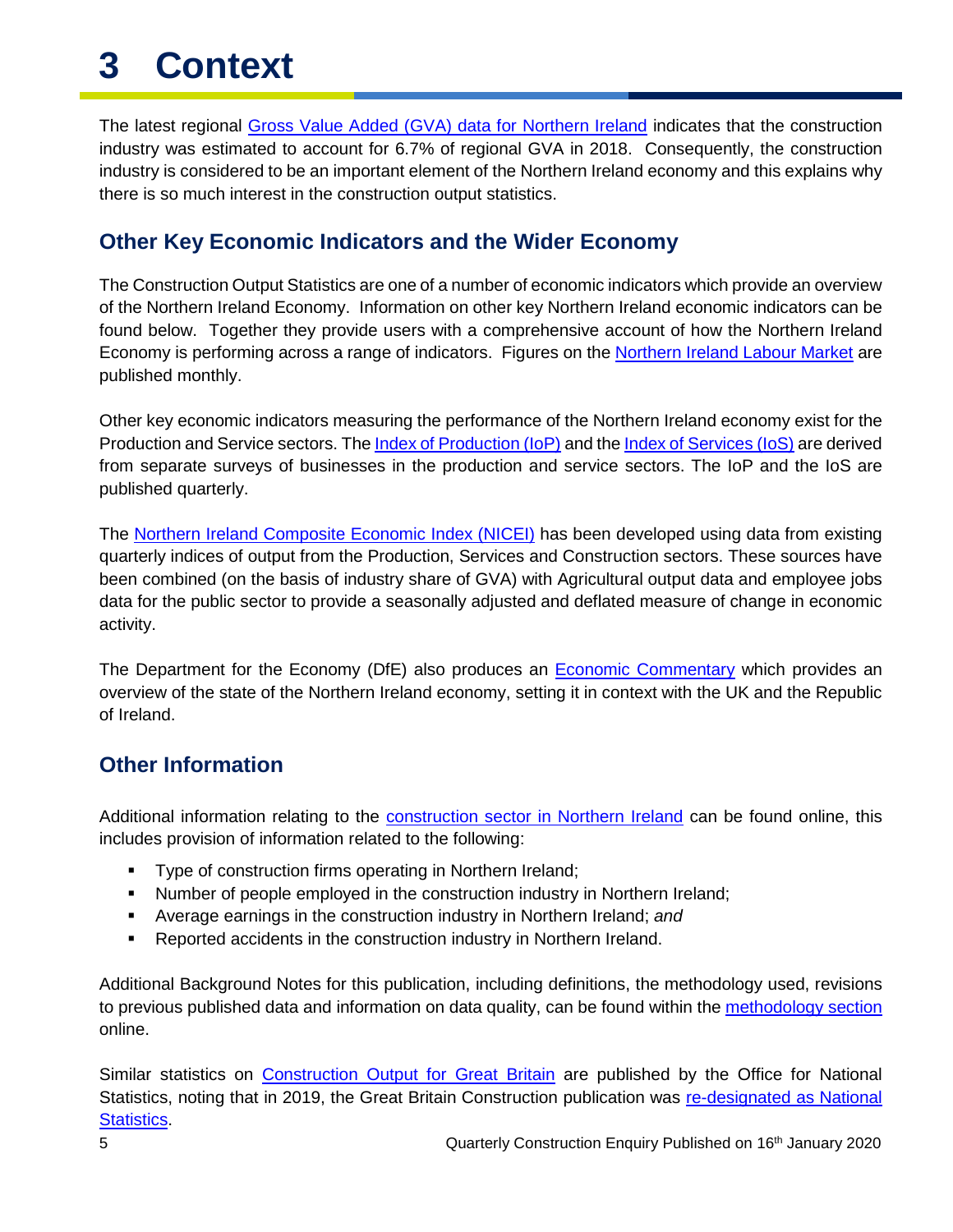# <span id="page-5-0"></span>**4 Construction Output Summary**

Quarter 3 (July to September) 2019

# **Overall Output**

**Construction Output:** Construction activity measured by the QCE includes general construction and demolition work, construction and repair of buildings, civil engineering, installation of fixtures and fittings and any other building completion work.

The total volume of construction output in the third quarter of 2019 increased by 3.9% compared with Q2 2019, it was 2.7% lower than the same quarter in 2018 but increased by 0.3% on a rolling four quarter basis (Figure 1). Since the series high in Q4 2006 the total volume of construction output began to fall. Despite fluctuations, the total volume of construction output in NI has been on an upward trend since Q4 2013.



#### **Figure 1: Volume of Construction Output in NI**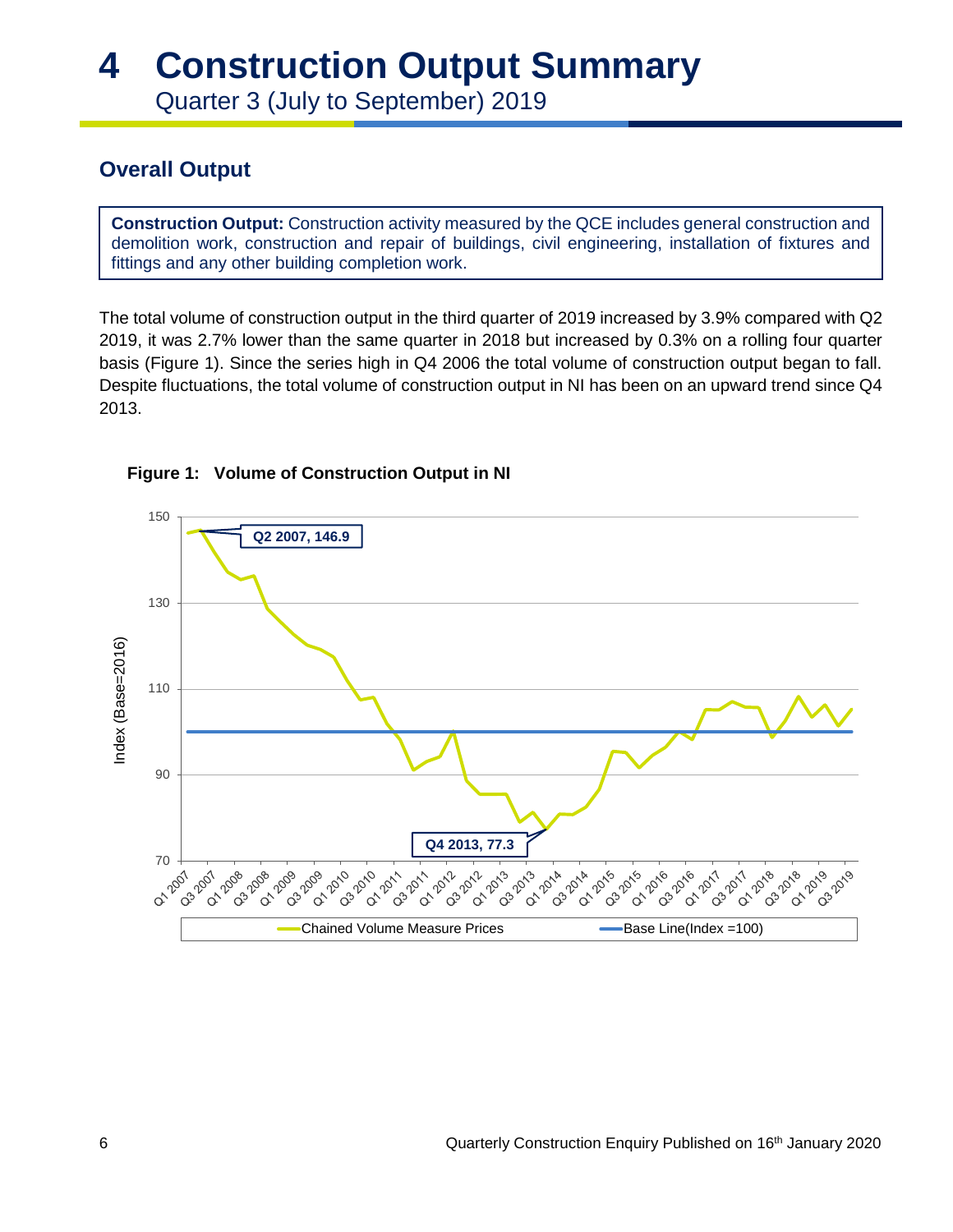### **Construction Output - New Work and Repair and Maintenance**

In Q3 2019, New Work accounted for around two thirds (63.4%) of all construction output, whilst Repair and Maintenance accounted for around one third (36.1%). New Work, historically in Northern Ireland, has been the largest sub-component of Overall Construction Output.

(Please note percentages do not always tally to 100 as each category is individually deflated and seasonally adjusted)



Repair and Maintenance New Work

#### **New Work**

**New Work:** is any new construction activity for example, factory and office extensions, major reconstruction, major alterations, site preparation and demolition.

In the third quarter of 2019, the volume of New Work decreased by 0.8% compared with the previous quarter and by 2.9% compared with the same quarter in 2018 however increased by 1.9% on a rolling four quarter basis. Although fluctuating, the volume of new work output has been increasing since the series low point in 2013 Q4 (Figure 2).



#### **Figure 2: Volume of New Work Output in NI**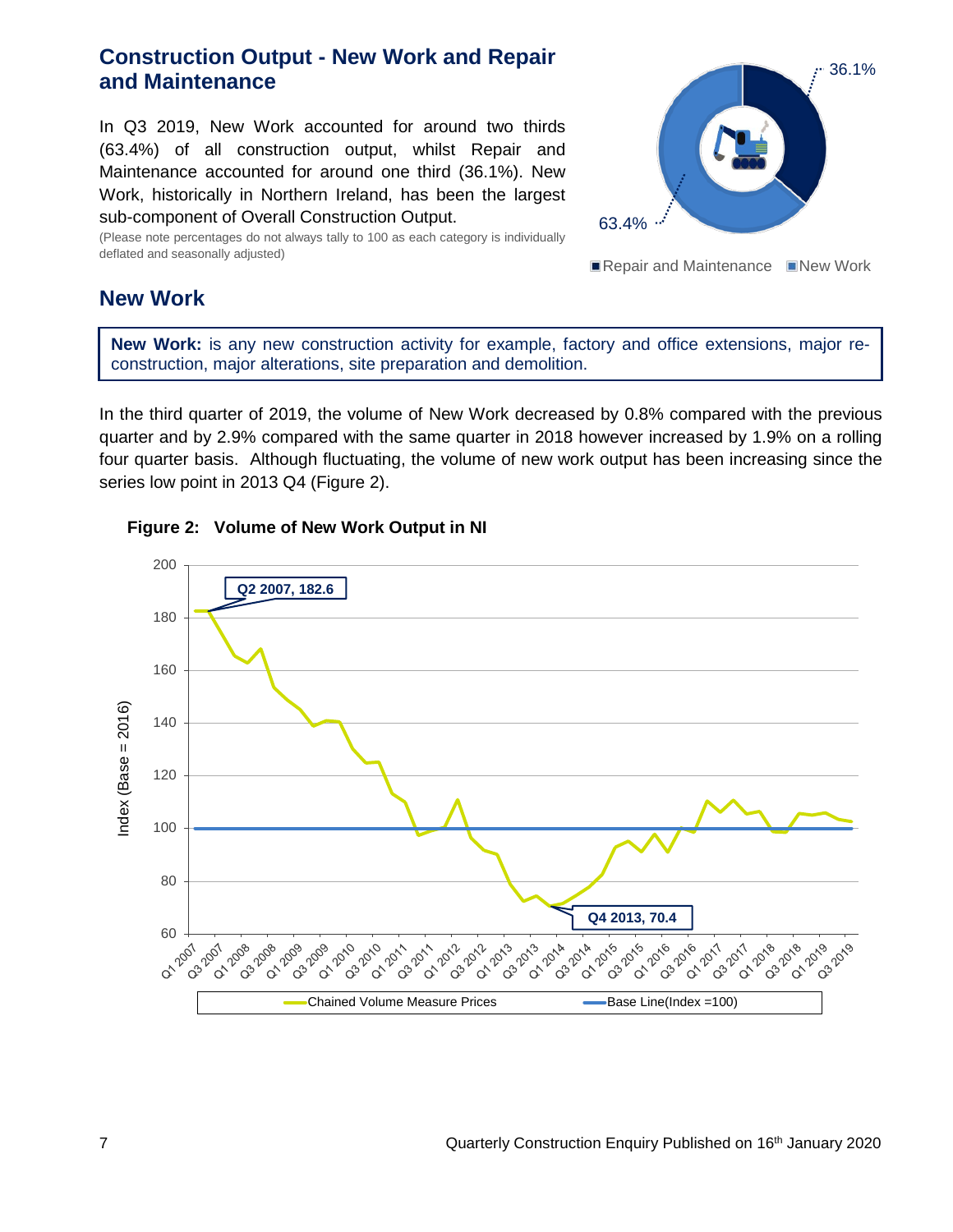#### **Repair and Maintenance**

**Repair and Maintenance:** is all on-site work not defined as new construction, for example, housing conversions, extensions and improvements.

In Q3 2019, Repair and Maintenance Output increased by 10.1% compared with the previous quarter, it was 2.7% lower than the same quarter in 2018 and 2.5% lower on a rolling four quarter basis (Figure 3).



**Figure 3: Volume of Repair and Maintenance Output in NI**

#### **Construction Output – Housing, Infrastructure and Other Work**

In Q3 2019, the largest sub-sector was Housing which accounted for 34.8% of all construction output, followed by Other Work (33.6%) and then Infrastructure (31.7%). Figure 4 shows that Housing and Other Work have historically been the largest sub-sectors of Construction Output in Northern Ireland.

(Please note percentages do not always tally to 100 as each category is individually deflated and seasonally adjusted)

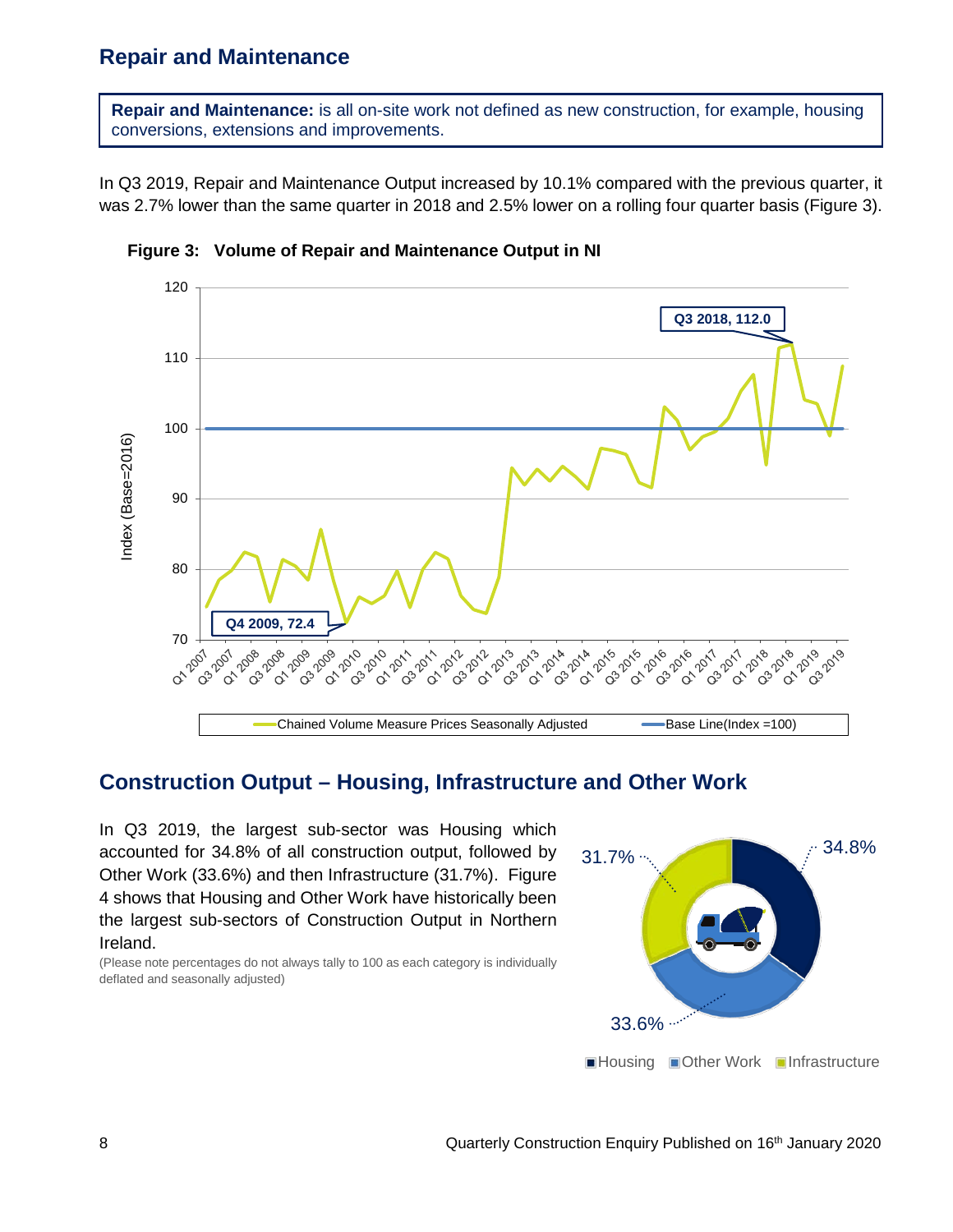



<sup>1</sup> Percentages do not always tally to 100 as each category is individually deflated and seasonally adjusted ² Infrastructure and Other Work are not seasonally adjusted

# **Housing Output**

**Housing Output:** is defined as all public and private sector construction activity (New Work and Repair & Maintenance) associated with Housing.

The volume of Housing Output in the third quarter of 2019 decreased by 1.8% compared with the previous quarter, was 16.7% lower than the same quarter in 2018 and 4.8% lower on a rolling four quarter basis (Figure 5). Despite fluctuations, Housing Output has been steadily improving since a low point in Q4 2013, although it remains well below historic levels.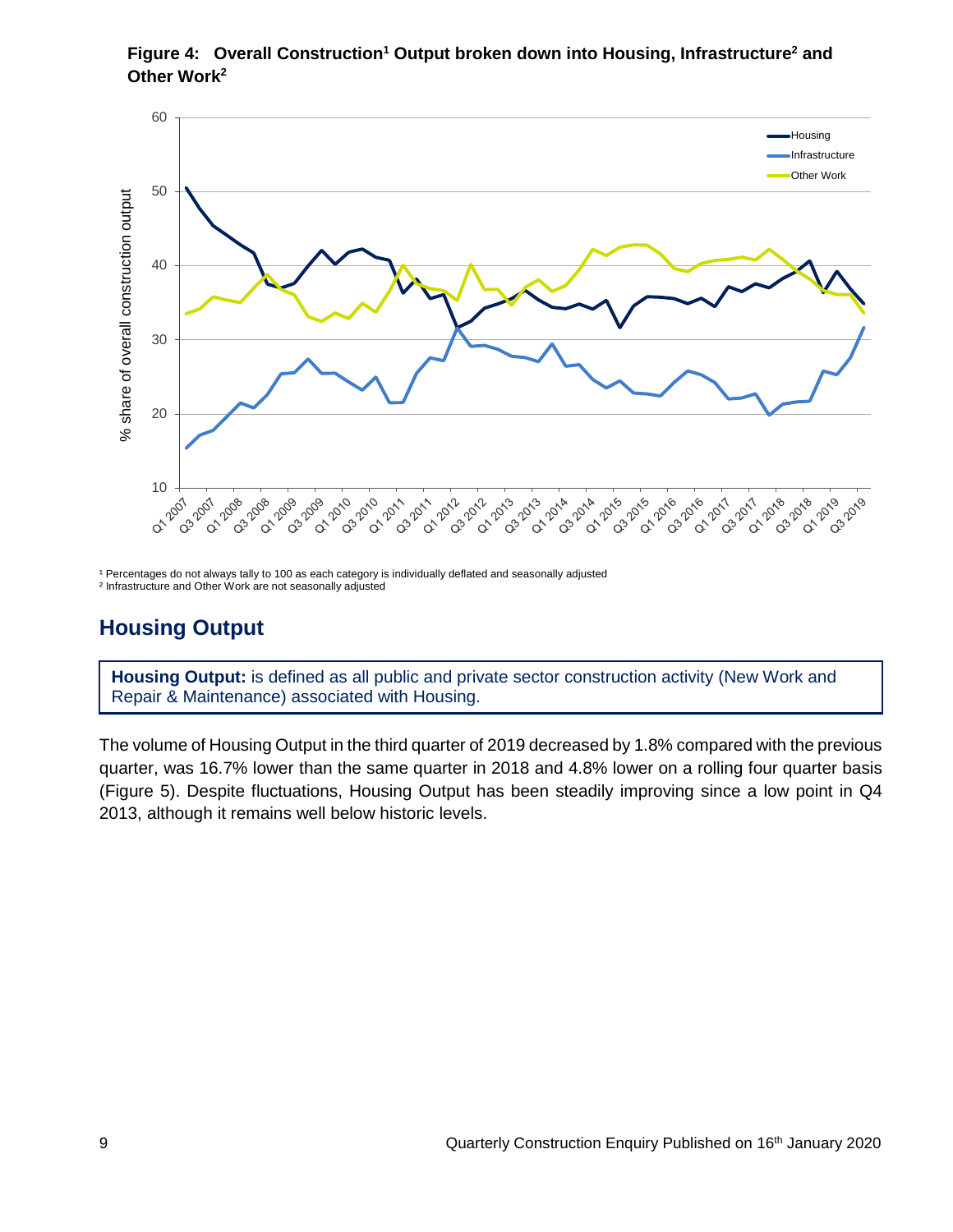

**Figure 5: Volume of Housing Output in NI**

Figure 6 shows that in Q3 2019 there were increases in Housing output levels in New Work Housing Private and Repair and Maintenance Housing Private and decreases within New Work Housing Public and Repair and Maintenance Housing Public compared with the previous quarter.



**Figure 6: Housing Output broken down by its sub-components**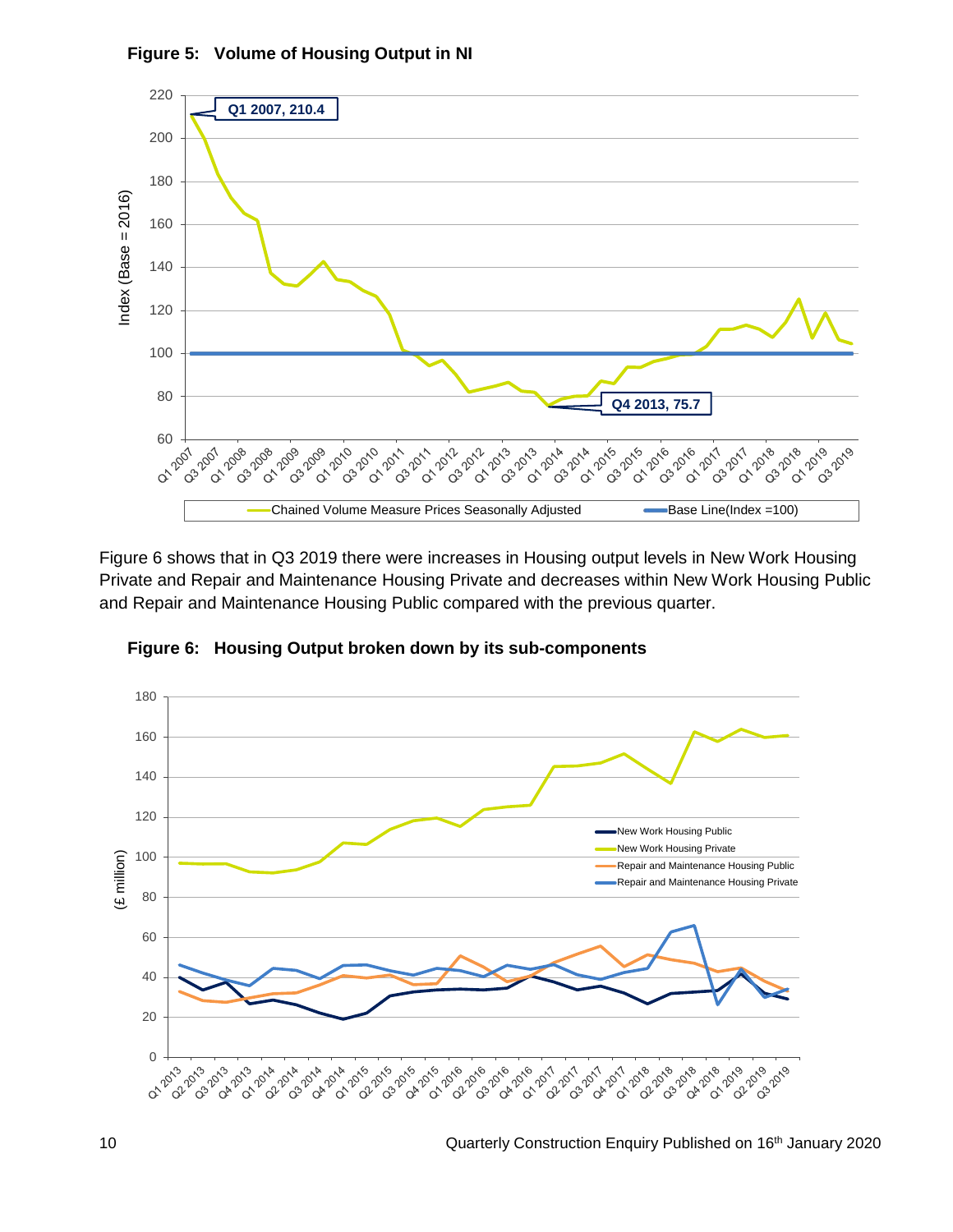### **Infrastructure Output**

**Infrastructure Output:** is defined as all public and private sector construction activity (New Work and Repair & Maintenance) associated with roads, bridges, car parks, footpaths, water, sewage, electricity, gas, communications, air transport, railways, harbours and waterways.

The volume of Infrastructure work in the third quarter of 2019 increased by 19.3% compared with the previous quarter, was 41.9% higher than the same quarter in 2018 and 31.1% higher on a rolling four quarter basis (Figure 7). The volume of Infrastructure Output is now at a series high and has surpassed the previous high seen in Q2 2009.



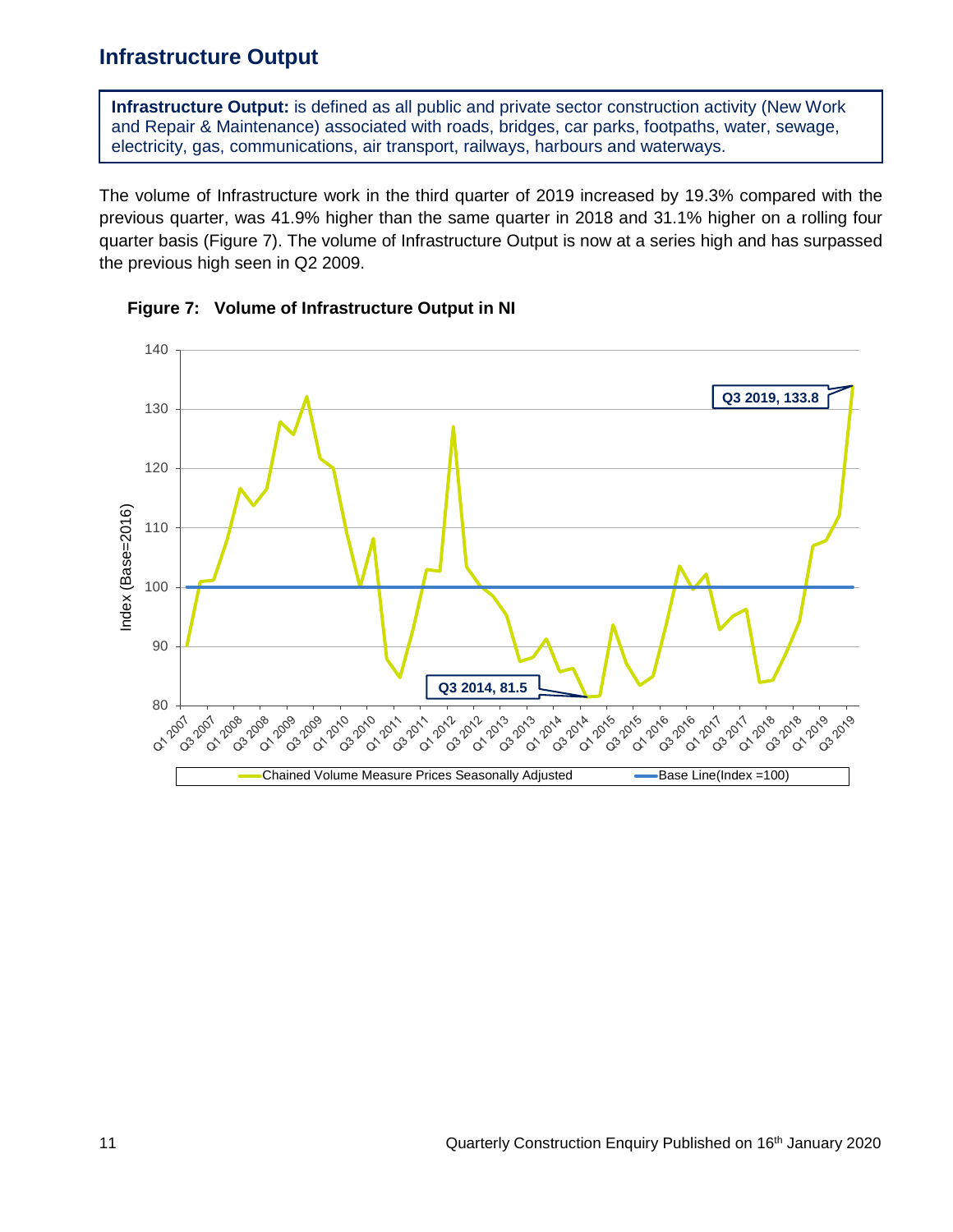The Q3 2019 rise was due to increases in New Work Infrastructure Public, Repair and Maintenance Infrastructure Public and Repair and Maintenance Infrastructure Private subsectors (Figure 8). New Work Infrastructure Private was the only subsector to not see an increase this quarter.





1Please note before 2014 all Repair and Maintenance Infrastructure work was assumed to be public, this was reveiwed when the survey changed in 2014.

# **Other Work Output**

**Other Output:** is defined as all public and private sector construction activity (New Work and Repair & Maintenance) associated with the following; Industrial, for example, factories and warehouses or else Non-industrial, for example, schools, health centres and banks.

The volume of Other Work in Q3 2019 decreased by 3.3% compared with the previous quarter, was 14.5% lower than the same quarter in 2018 and 11.0% lower on a rolling four quarter basis. Despite fluctuations the volume of Other Work has been on a downward trend since Q4 2017 (Figure 9).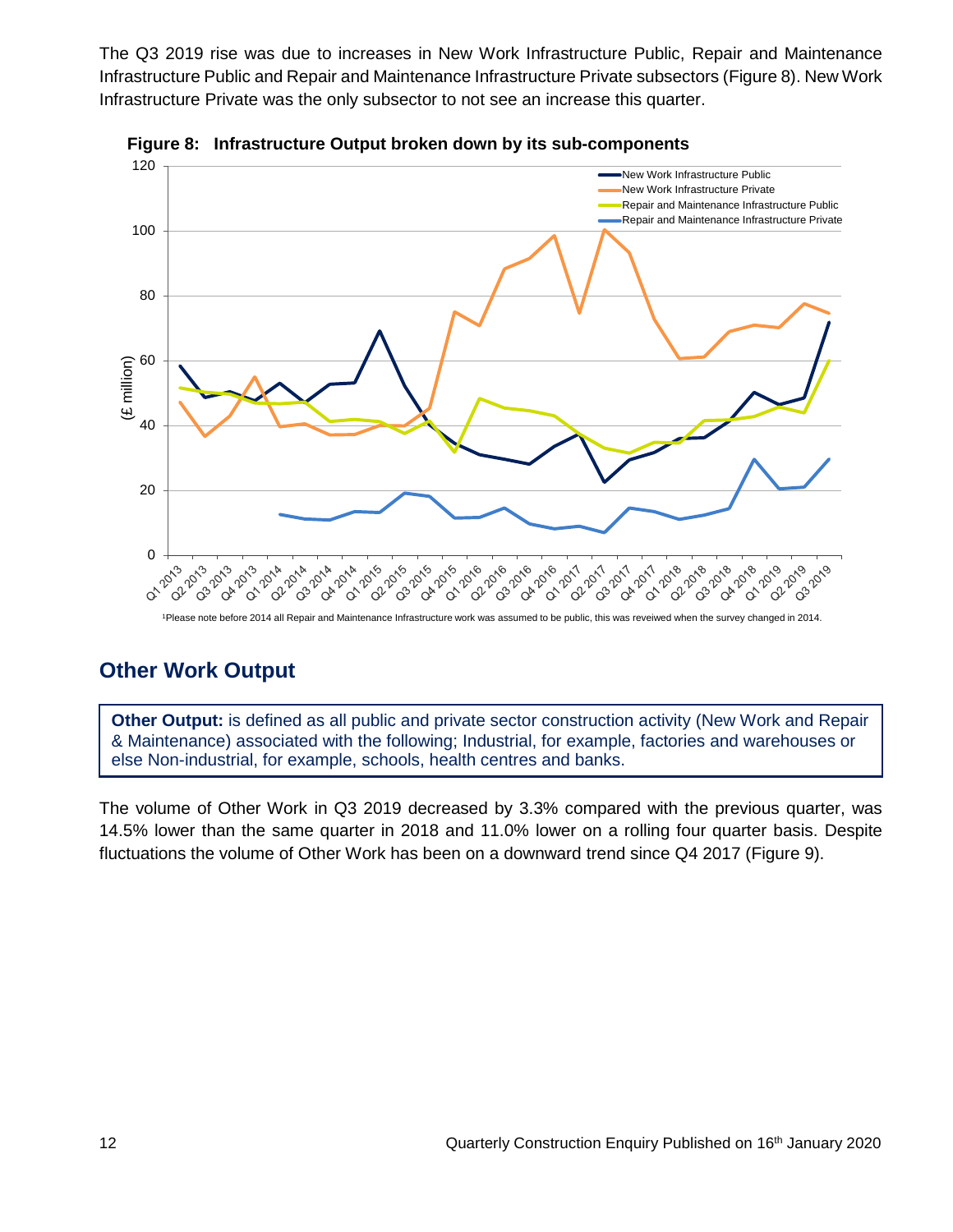

**Figure 9: Volume of Other Work Output in NI**

The decrease in Other Work in Q3 2019 was accounted for by decreases in the levels of New Public Other Work and Repair and Maintenance Public Other Work. This decrease was offset by increases within New Private Other Work and Repair and Maintenance Private Other Work.



**Figure 10: Other Work Output broken down by its sub-components**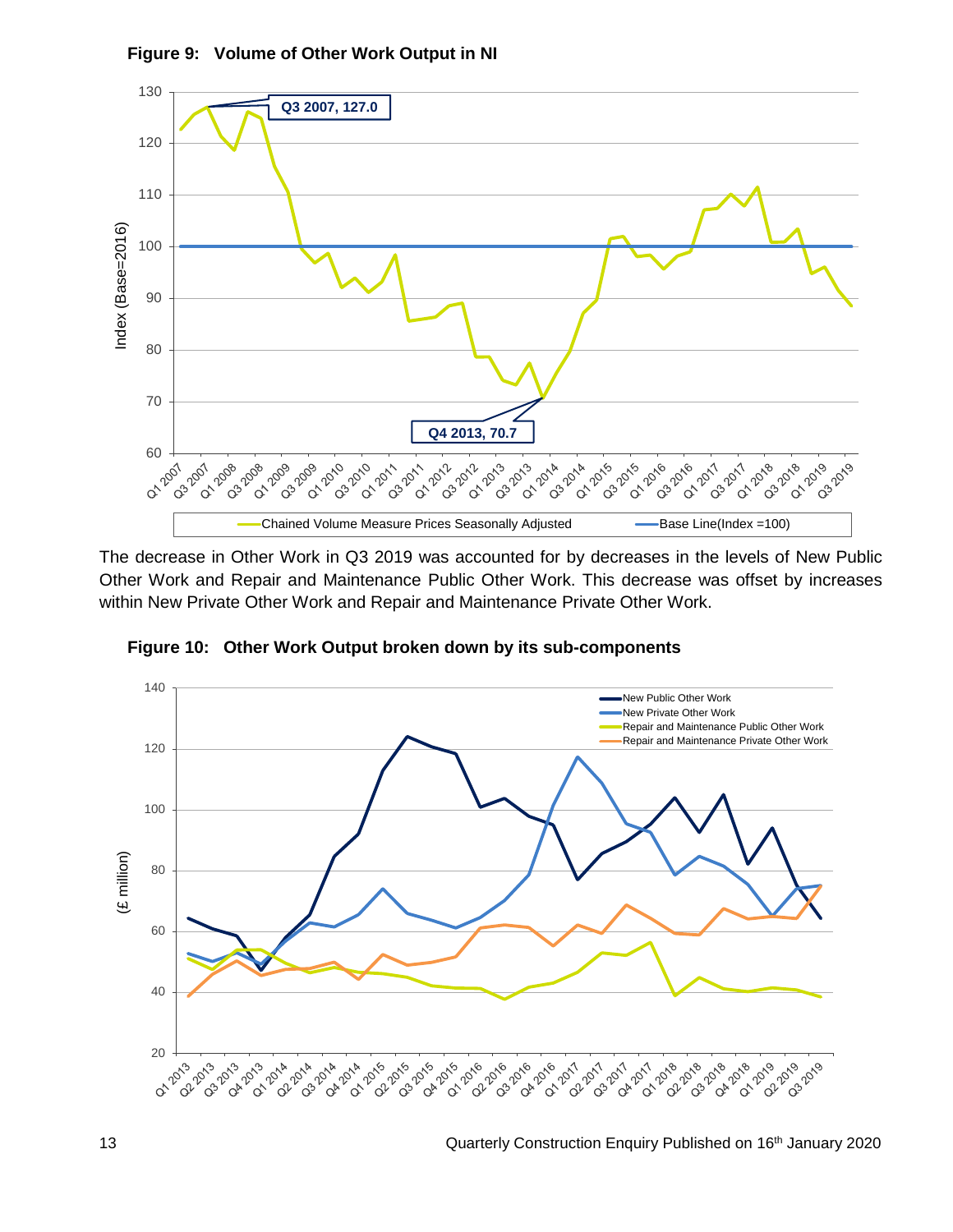# <span id="page-13-0"></span>**5 Survey Response**

Response rates provide an indication of the accuracy of final estimates. A [breakdown of valid response](https://www.nisra.gov.uk/publications/information-participants)  [by stratum](https://www.nisra.gov.uk/publications/information-participants) is available online. Non-response bias is a potential issue for all statistical surveys. Nonresponse bias occurs where the responses of respondents differ from potential responses of nonrespondents. The risk of non-response bias on the Northern Ireland Quarterly Construction Enquiry is minimised by the ongoing efforts to maximise response rates across all strata. Users should also be aware that a Census is taken of large firms (Strata 5 and 6) and these firms collectively account for approximately three-fifths of total construction turnover based on the Inter-Departmental Business Register (IDBR). More information on the [quality of the construction output](https://www.nisra.gov.uk/publications/construction-output-statistics-methodology) estimates can be found online.

# <span id="page-13-1"></span>**6 Construction Output Tables**

[Table 1.1 Output in Northern Ireland: Chained volume measure \(2016\) prices, \(seasonally adjusted\)](https://www.nisra.gov.uk/publications/construction-output-statistics-q3-2019) 

[index numbers –](https://www.nisra.gov.uk/publications/construction-output-statistics-q3-2019) Main Sectors

[Table 1.2 Output in Northern Ireland: Chained volume measure \(2016\) prices, \(seasonally adjusted\)](https://www.nisra.gov.uk/publications/construction-output-statistics-q3-2019) 

[index numbers –](https://www.nisra.gov.uk/publications/construction-output-statistics-q3-2019) Sub-Sectors

Table 1.3 Value of Output<sup>1</sup> in Northern Ireland by Construction Sector - Current Prices (£ million)

Table 1.4 Volume of Output<sup>1</sup> in Northern Ireland by Construction Sector - Chained Volume Measure

(2016) Prices and Seasonally Adjusted<sup>3</sup> ( $£$  million)

Table 1.5 Value of Output<sup>1</sup> in Northern Ireland (Private Contractors only) by Stratum<sup>2</sup> of Firm

Table 1.6 Value of New Work Output<sup>1</sup> in Northern Ireland by Type of Work

The [tables from the current publication,](https://www.nisra.gov.uk/statistics/economic-output-statistics/construction-output-statistics#toc-0) which include data back to 2000, are available in excel, csv and Open Document format.